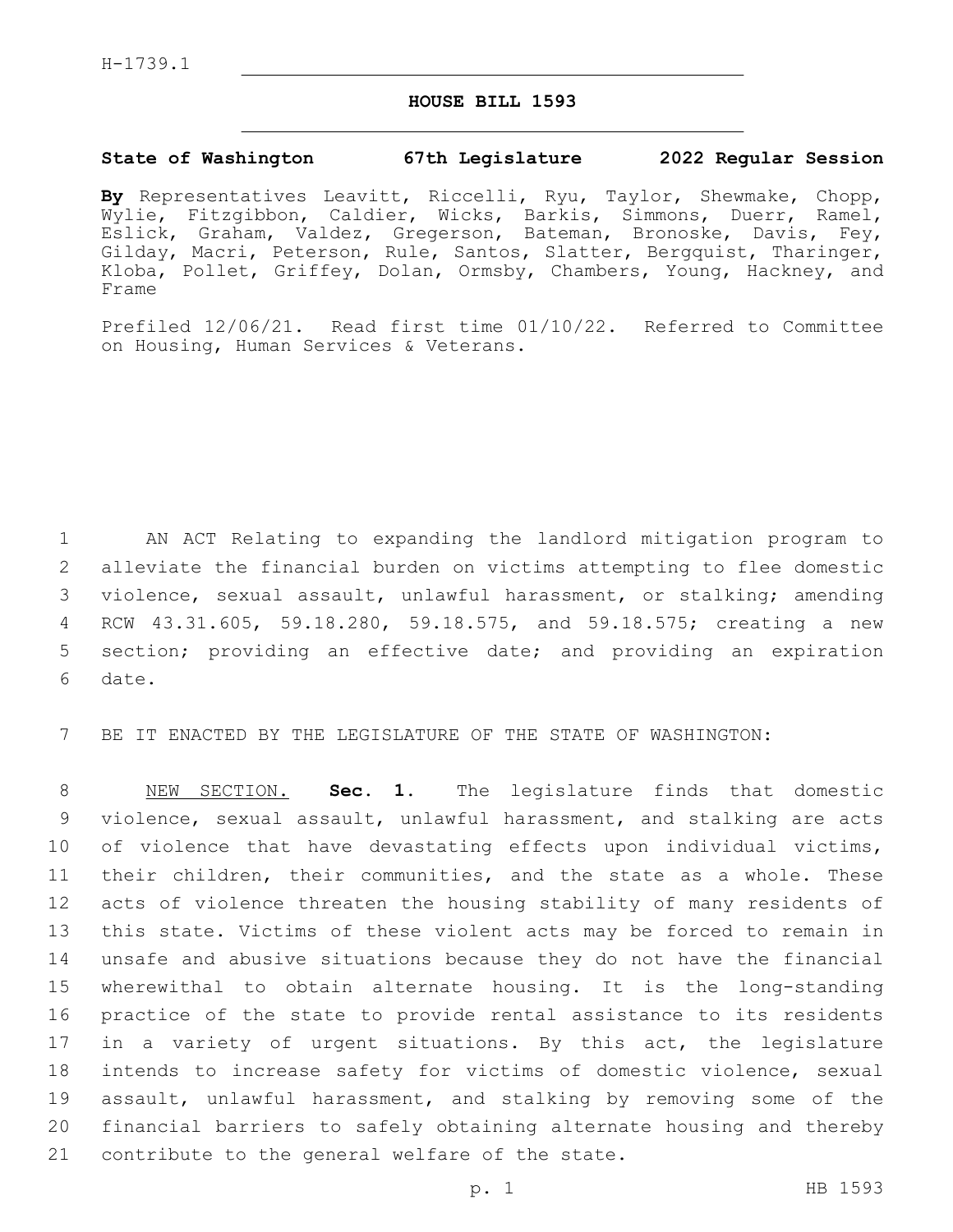**Sec. 2.** RCW 43.31.605 and 2021 c 115 s 5 are each amended to 2 read as follows:

 (1)(a) Subject to the availability of funds for this purpose, the landlord mitigation program is created and administered by the department. The department shall have such rule-making authority as the department deems necessary to administer the program.

 (b) The following types of claims related to landlord mitigation for renting private market rental units to low-income tenants using a housing subsidy program are eligible for reimbursement from the 10 landlord mitigation program account:

 (i) Up to one thousand dollars for improvements identified in RCW 59.18.255(1)(a). In order to be eligible for reimbursement under this subsection (1)(b)(i), the landlord must pay for the first five hundred dollars for improvements, and rent to the tenant whose housing subsidy program was conditioned on the real property passing inspection. Reimbursement under this subsection (1)(b)(i) may also include up to fourteen days of lost rental income from the date of offer of housing to the applicant whose housing subsidy program was conditioned on the real property passing inspection until move in by 20 that applicant;

 (ii) Reimbursement for damages as reflected in a judgment obtained against the tenant through either an unlawful detainer proceeding, or through a civil action in a court of competent 24 jurisdiction after a hearing;

 (iii) Reimbursement for damages established pursuant to 26 subsection (2) of this section; and

 (iv) Reimbursement for unpaid rent and unpaid utilities, provided that the landlord can evidence it to the department's satisfaction.

 (c) Claims related to landlord mitigation for an unpaid judgment for rent, unpaid judgments resulting from the tenant's failure to comply with an installment payment agreement identified in RCW 59.18.610, late fees, attorneys' fees, and costs after a court order pursuant to RCW 59.18.410(3), including any unpaid portion of the judgment after the tenant defaults on the payment plan pursuant to RCW 59.18.410(3)(c), are eligible for reimbursement from the landlord mitigation program account and are exempt from any postjudgment interest required under RCW 4.56.110. Any claim for reimbursement made pursuant to RCW 59.18.410(3)(e)(ii) must be accompanied by a court order staying the writ of restitution pursuant to RCW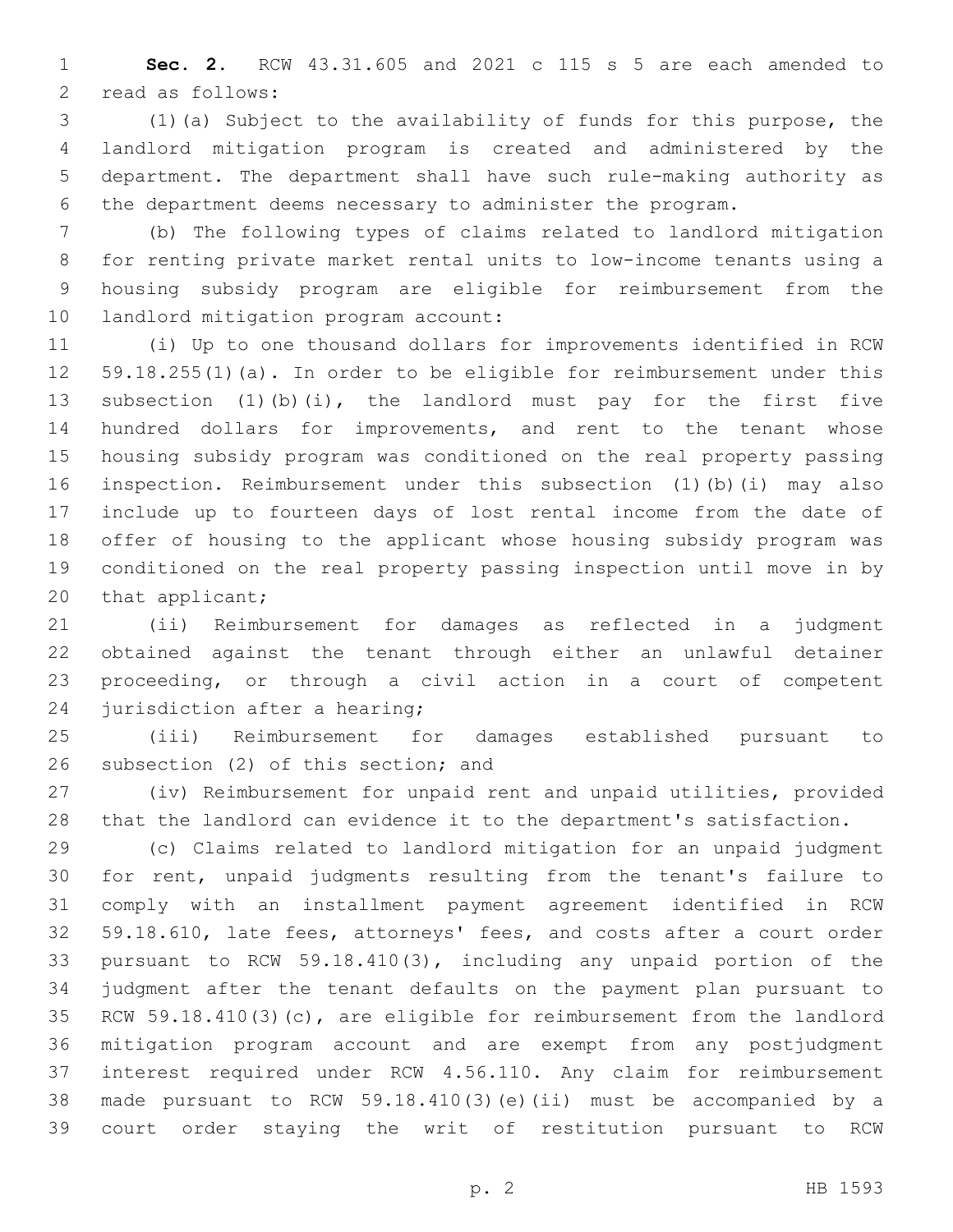59.18.410(3). Any claim for reimbursement under this subsection  $(1)(c)$  is not an entitlement.

 (i) The department shall provide for a form on its website for tenants and landlords to apply for reimbursement funds for the 5 landlord pursuant to this subsection (1)(c).

 (ii) The form must include: (A) Space for the landlord and tenant to provide names, mailing addresses, phone numbers, date of birth for the tenant, and any other identifying information necessary for the department to process payment; (B) the landlord's statewide vendor identification number and how to obtain one; (C) name and address to whom payment must be made; (D) the amount of the judgment with instructions to include any other supporting documentation the department may need to process payment; (E) instructions for how the tenant is to reimburse the department under (c)(iii) of this subsection; (F) a description of the consequences if the tenant does 16 not reimburse the department as provided in this subsection (1)(c); (G) a signature line for the landlord and tenant to confirm that they 18 have read and understood the contents of the form and program; and (H) any other information necessary for the operation of the program. If the tenant has not signed the form after the landlord has made good faith efforts to obtain the tenant's signature, the landlord may solely submit the form but must attest to the amount of money owed 23 and sign the form under penalty of perjury.

 (iii) When a landlord has been reimbursed pursuant to this 25 subsection  $(1)(c)$ , the tenant for whom payment was made shall reimburse the department by depositing the amount disbursed from the landlord mitigation program account into the court registry of the superior court in which the judgment was entered. The tenant or other interested party may seek an ex parte order of the court under the unlawful detainer action to order such funds to be disbursed by the court. Upon entry of the order, the court clerk shall disburse the funds and include a case number with any payment issued to the department. If directed by the court, a clerk shall issue any payments made by a tenant to the department without further court 35 order.

 (iv) The department may deny an application made by a tenant who has failed to reimburse the department for prior payments issued 38 pursuant to this subsection  $(1)(c)$ .

 (v) With any disbursement from the account to the landlord, the department shall notify the tenant at the address provided within the

p. 3 HB 1593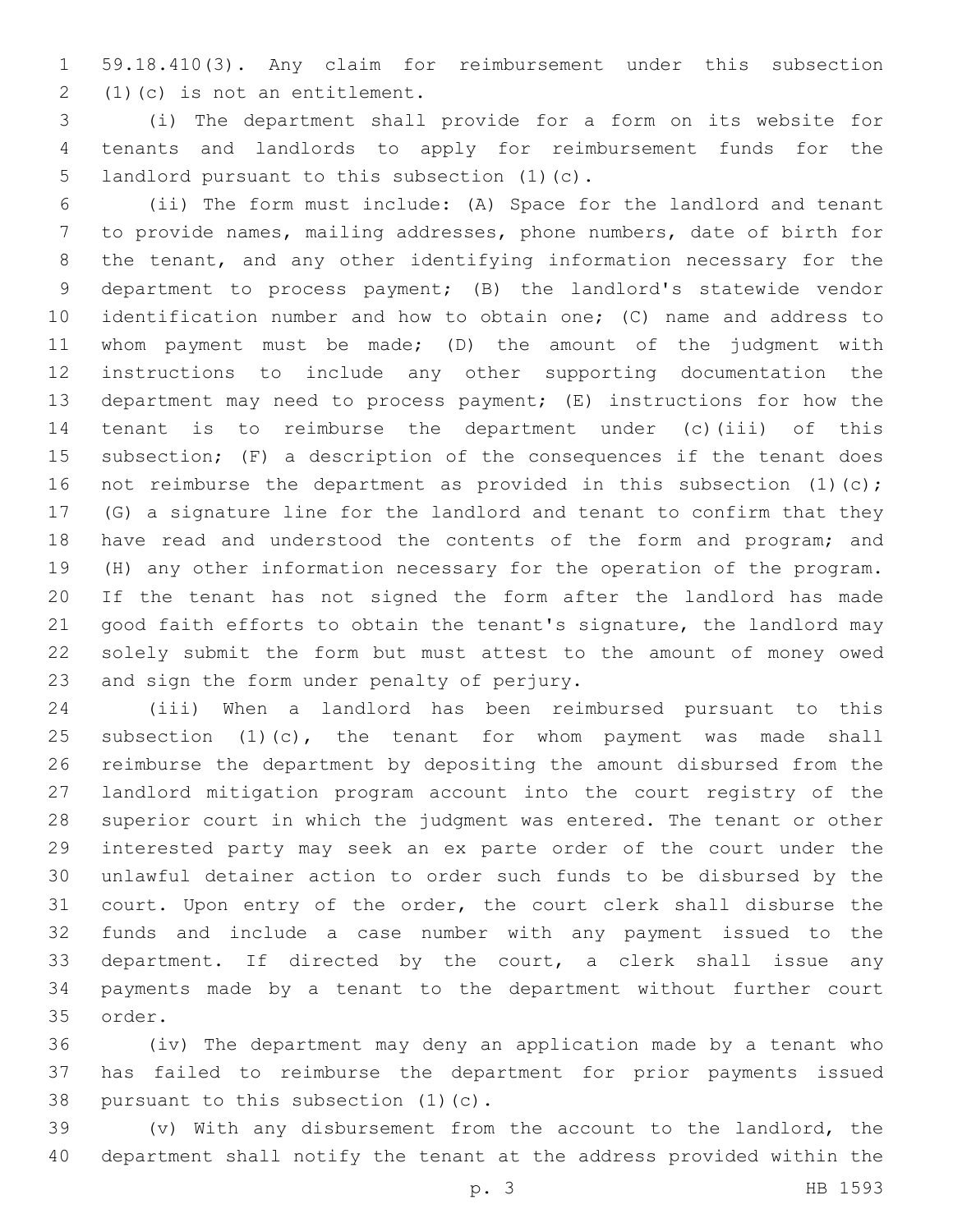application that a disbursement has been made to the landlord on the tenant's behalf and that failure to reimburse the account for the payment through the court registry may result in a denial of a future application to the account pursuant to this subsection (1)(c). The department may include any other additional information about how to reimburse the account it deems necessary to fully inform the tenant.

 (vi) The department's duties with respect to obtaining reimbursement from the tenant to the account are limited to those 9 specified within this subsection (1)(c).

 (vii) If at any time funds do not exist in the landlord mitigation program account to reimburse claims submitted under this subsection (1)(c), the department must create and maintain a waitlist and distribute funds in the order the claims are received pursuant to subsection (6) of this section. Payment of any claims on the waitlist shall be made only from the landlord mitigation program account. The department shall not be civilly or criminally liable and may not have any penalty or cause of action of any nature arise against it regarding the provision or lack of provision of funds for 19 reimbursement.

(d)(i) Claims related to landlord mitigation for:

 (A) Up to \$15,000 in unpaid rent that accrued between March 1, 2020, and six months following the expiration of the eviction moratorium and the tenant being low-income, limited resourced or experiencing hardship, voluntarily vacated or abandoned the tenancy; 25 or

 (B) Up to \$15,000 in remaining unpaid rent if a tenant defaults on a repayment plan entered into under RCW 59.18.630 are eligible for reimbursement from the landlord mitigation program account subject to the program requirements under this section, provided the tenancy has 30 not been terminated at the time of reimbursement.

 (ii) A landlord is ineligible for reimbursement under this subsection (1)(d) where the tenant vacated the tenancy because of an 33 unlawful detainer action under RCW 59.12.030(3).

 (iii) A landlord in receipt of reimbursement from the program pursuant to this subsection (1)(d) is prohibited from:

 (A) Taking legal action against the tenant for damages or any remaining unpaid rent accrued between March 1, 2020, and six months following the expiration of the eviction moratorium attributable to 39 the same tenancy; or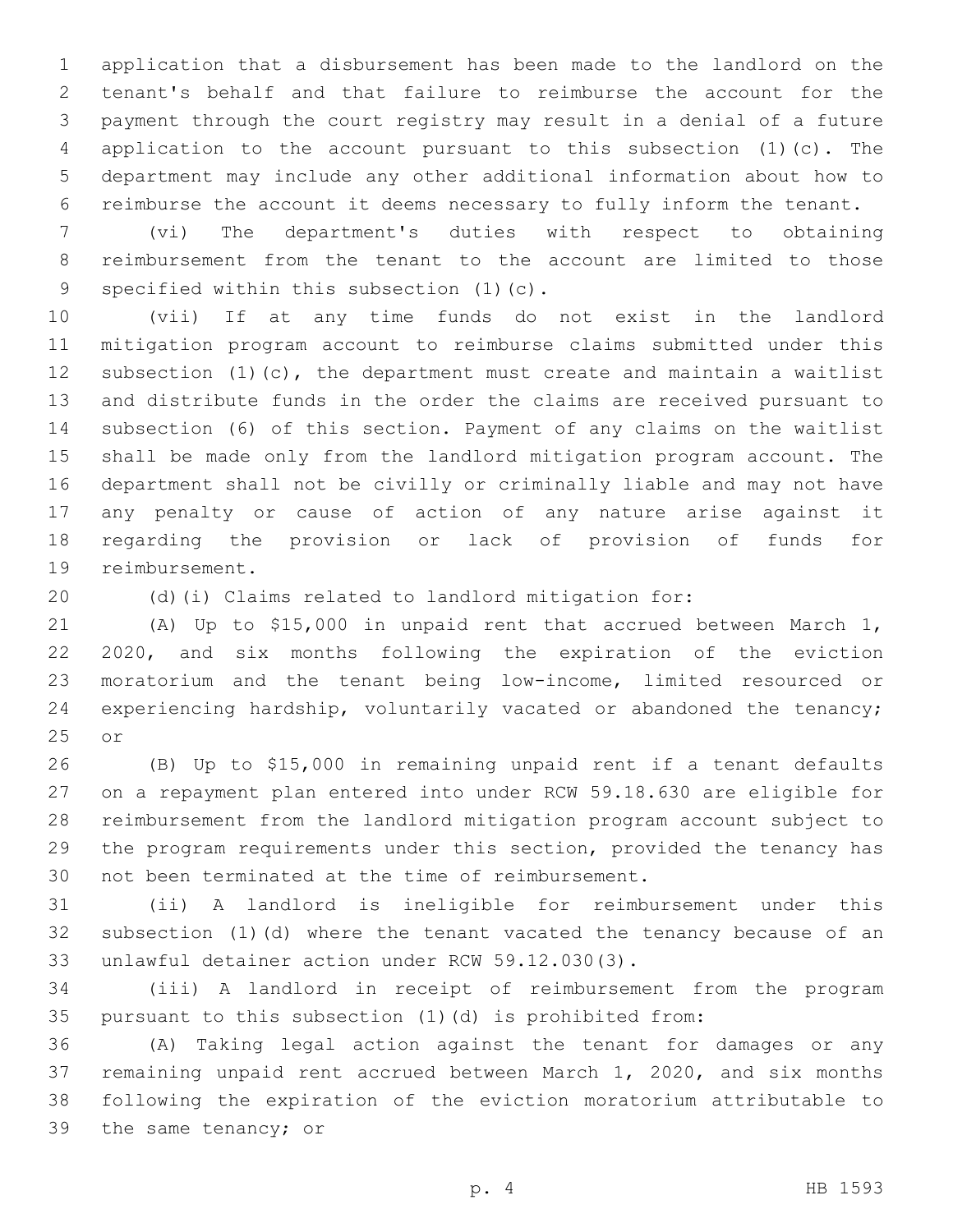(B) Pursuing collection, or authorizing another entity to pursue collection on the landlord's behalf, of a judgment against the tenant for damages or any remaining unpaid rent accrued between March 1, 2020, and six months following the expiration of the eviction 5 moratorium attributable to the same tenancy.

 (e)(i) Claims, up to \$5,000, related to landlord mitigation for damages to rental property are eligible for reimbursement from the 8 landlord mitigation program account when:

 (A) A tenant has terminated a rental agreement pursuant to RCW 59.18.575;

 (B) The property has sustained damage beyond wear resulting from 12 ordinary use of the premises;

 (C) The landlord has, within the time limits specified in RCW 59.18.280, provided the tenant with a full and specific statement of 15 the basis for retaining any of the damage deposit;

16 (D) The landlord has, rather than retaining any of the damage 17 deposit, returned the full damage deposit to the tenant; and

 (E) The landlord has agreed not to proceed against the tenant to 19 recover sums exceeding the amount of the tenant's damage deposit.

 (ii) Any claim for reimbursement under this subsection (1)(e) is not an entitlement.

 (iii) If at any time funds do not exist in the landlord mitigation program account to reimburse claims submitted under this 24 subsection (1)(e), the department must create and maintain a waitlist 25 and distribute funds in the order the claims are received pursuant to subsection (6) of this section. Payment of any claims on the waitlist shall be made only from the landlord mitigation program account. The department is not civilly or criminally liable and may not have any penalty or cause of action of any nature arise against it regarding the provision or lack of provision of funds for reimbursement.

 (iv) The department shall provide for a form on its website for landlords to apply for reimbursement funds for the landlord pursuant to this subsection (1)(e).

 (v) The department shall provide for the confidentiality of tenants' personal information and shall have such rule-making authority as is necessary to protect the personal information of tenants under this subsection (1)(e).

 (2) In order for a claim under subsection (1)(b)(iii) or (e) of this section to be eligible for reimbursement from the landlord 40 mitigation program account, a landlord must: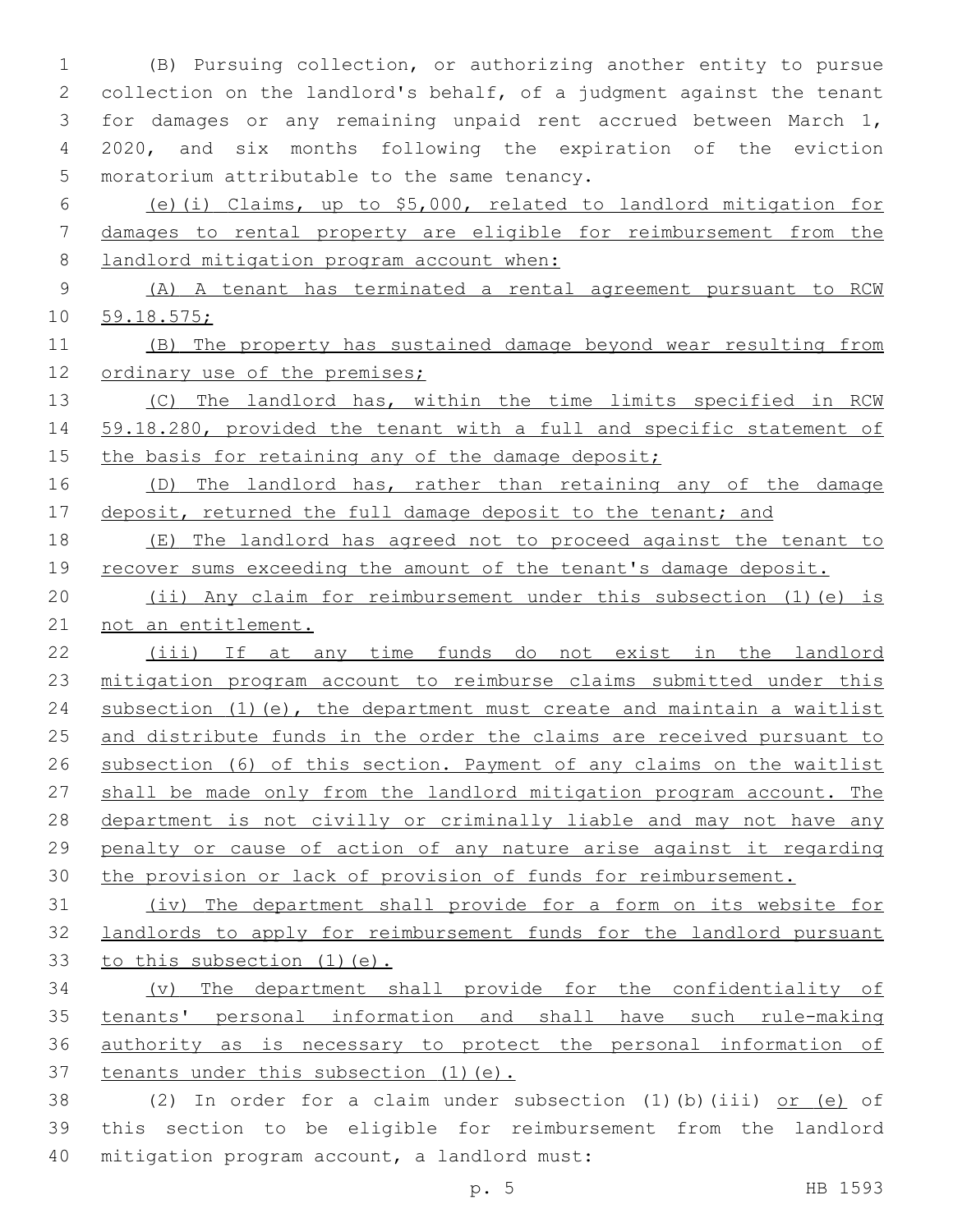(a) Have ensured that the rental property was inspected at the commencement of the tenancy by both the tenant and the landlord or landlord's agent and that a detailed written move-in property inspection report, as required in RCW 59.18.260, was prepared and signed by both the tenant and the landlord or landlord's agent;

 (b) Make repairs and then apply for reimbursement to the 7 department;

 (c) Submit a claim on a form to be determined by the department, 9 signed under penalty of perjury; and

 (d) Submit to the department copies of the move-in property inspection report specified in (a) of this subsection and supporting materials including, but not limited to, before repair and after repair photographs, videos, copies of repair receipts for labor and materials, and such other documentation or information as the 15 department may request.

 (3)(a) The department shall make reasonable efforts to review a claim within ten business days from the date it received properly submitted and complete claims to the satisfaction of the department.

 (b) In reviewing a claim pursuant to subsection (1)(b) of this section, and determining eligibility for reimbursement, the department must receive documentation, acceptable to the department in its sole discretion, that the claim involves a private market rental unit rented to a low-income tenant who is using a housing 24 subsidy program.

 (c) In reviewing a claim pursuant to subsection (1)(e)(i) of this 26 section, and determining eligibility for reimbursement, the department must receive documentation, acceptable to the department 28 in its sole discretion, that the claim involves a tenancy that was terminated pursuant to RCW 59.18.575 and that all of the requirements 30 of subsection (1)(e)(i) of this section have been met.

 (4) Claims pursuant to subsection (1)(b) of this section related to a tenancy must total at least five hundred dollars in order for a claim to be eligible for reimbursement from the program. While claims or damages may exceed five thousand dollars, total reimbursement from the program may not exceed five thousand dollars per tenancy.

 (5) Damages, beyond wear and tear, that are eligible for reimbursement include, but are not limited to: Interior wall gouges and holes; damage to doors and cabinets, including hardware; carpet stains or burns; cracked tiles or hard surfaces; broken windows; damage to household fixtures such as disposal, toilet, sink, sink

p. 6 HB 1593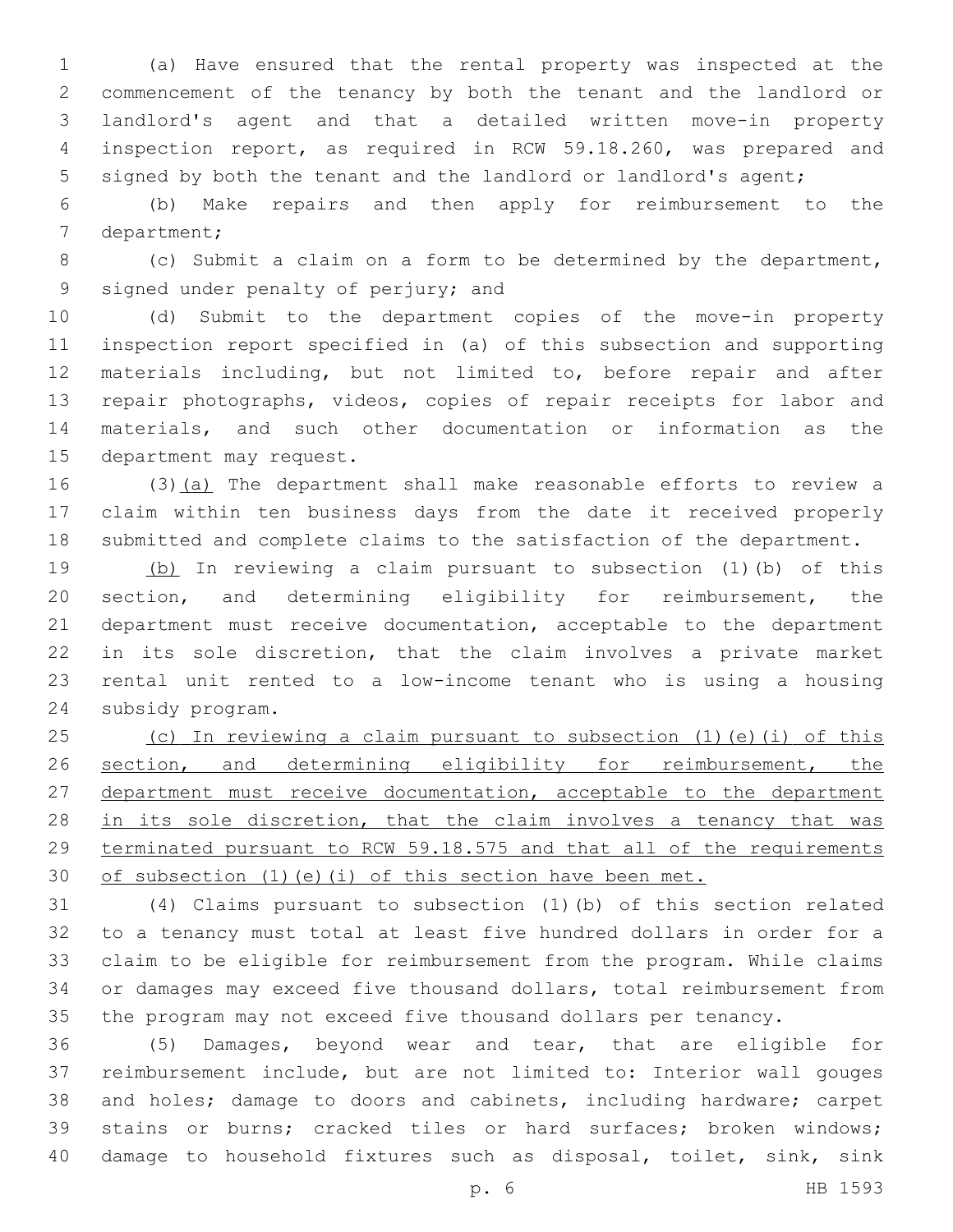handle, ceiling fan, and lighting. Other property damages beyond normal wear and tear may also be eligible for reimbursement at the 3 department's discretion.

 (6) All reimbursements for eligible claims shall be made on a first-come, first-served basis, to the extent of available funds. The department shall use best efforts to notify the tenant of the amount 7 and the reasons for any reimbursements made.

 (7) The department, in its sole discretion, may inspect the property and the landlord's records related to a claim, including the use of a third-party inspector as needed to investigate fraud, to assist in making its claim review and determination of eligibility.

 (8) A landlord in receipt of reimbursement from the program 13 pursuant to subsection (1)(b) or (e) of this section is prohibited 14 from:

 (a) Taking legal action against the tenant for damages 16 attributable to the same tenancy; or

 (b) Pursuing collection, or authorizing another entity to pursue collection on the landlord's behalf, of a judgment against the tenant 19 for damages attributable to the same tenancy.

 (9) A landlord denied reimbursement under subsection (1)(b)(iii) of this section may seek to obtain a judgment from a court of competent jurisdiction and, if successful, may resubmit a claim for damages supported by the judgment, along with a certified copy of the judgment. The department may reimburse the landlord for that portion of such judgment that is based on damages reimbursable under the landlord mitigation program, subject to the limitations set forth in 27 this section.

 (10) Determinations regarding reimbursements shall be made by the 29 department in its sole discretion.

 (11) The department must establish a website that advertises the landlord mitigation program, the availability of reimbursement from the landlord mitigation program account, and maintains or links to the agency rules and policies established pursuant to this section.

 (12) Neither the state, the department, or persons acting on behalf of the department, while acting within the scope of their employment or agency, is liable to any person for any loss, damage, harm, or other consequence resulting directly or indirectly from the department's administration of the landlord mitigation program or 39 determinations under this section.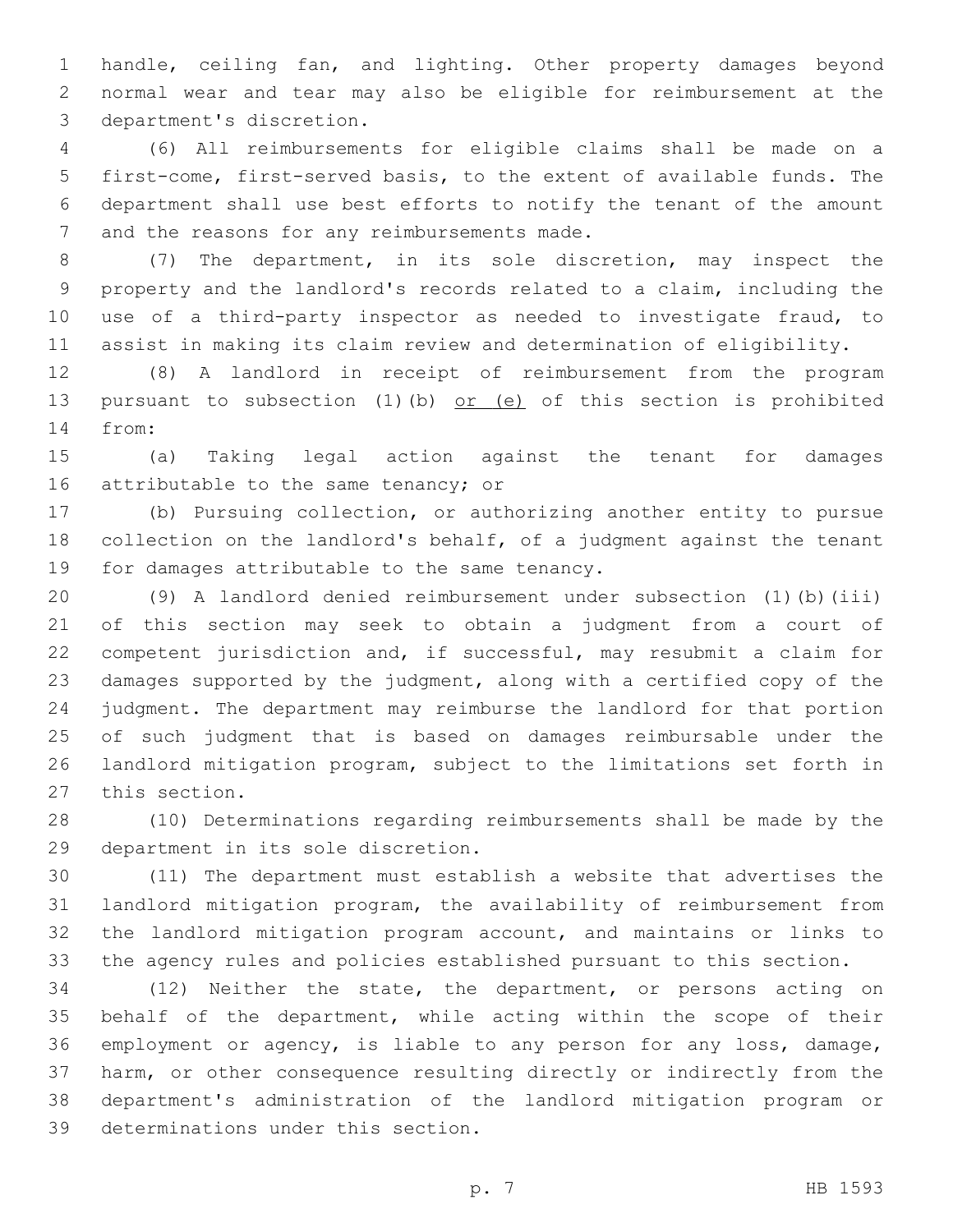(13)(a) A report to the appropriate committees of the legislature on the effectiveness of the program and recommended modifications shall be submitted to the governor and the appropriate committees of the legislature by January 1, 2021. In preparing the report, the department shall convene and solicit input from a group of stakeholders to include representatives of large multifamily housing property owners or managers, small rental housing owners in both rural and urban markets, a representative of tenant advocates, and a 9 representative of the housing authorities.

 (b) The report shall include discussion of the effectiveness of the program as well as the department's recommendations to improve 12 the program, and shall include the following:

 (i) The number of total claims and total amount reimbursed to 14 landlords by the fund;

(ii) Any indices of fraud identified by the department;

 (iii) Any reports by the department regarding inspections 17 authorized by and conducted on behalf of the department;

 (iv) An outline of the process to obtain reimbursement for 19 improvements and for damages from the fund;

 (v) An outline of the process to obtain reimbursement for lost 21 rent due to the rental inspection and tenant screening process, together with the total amount reimbursed for such damages;

 (vi) An evaluation of the feasibility for expanding the use of the mitigation fund to provide up to ninety-day no interest loans to landlords who have not received timely rental payments from a housing 26 authority that is administering section 8 rental assistance; and

 (vii) Any other modifications and recommendations made by stakeholders to improve the effectiveness and applicability of the 29 program.

(14) As used in this section:30

 (a) "Housing subsidy program" means a housing voucher as established under 42 U.S.C. Sec. 1437 as of January 1, 2018, or other housing subsidy program including, but not limited to, valid short- term or long-term federal, state, or local government, private nonprofit, or other assistance program in which the tenant's rent is paid either partially by the program and partially by the tenant, or completely by the program directly to the landlord;

 (b) "Low-income" means income that does not exceed eighty percent of the median income for the standard metropolitan statistical area in which the private market rental unit is located; and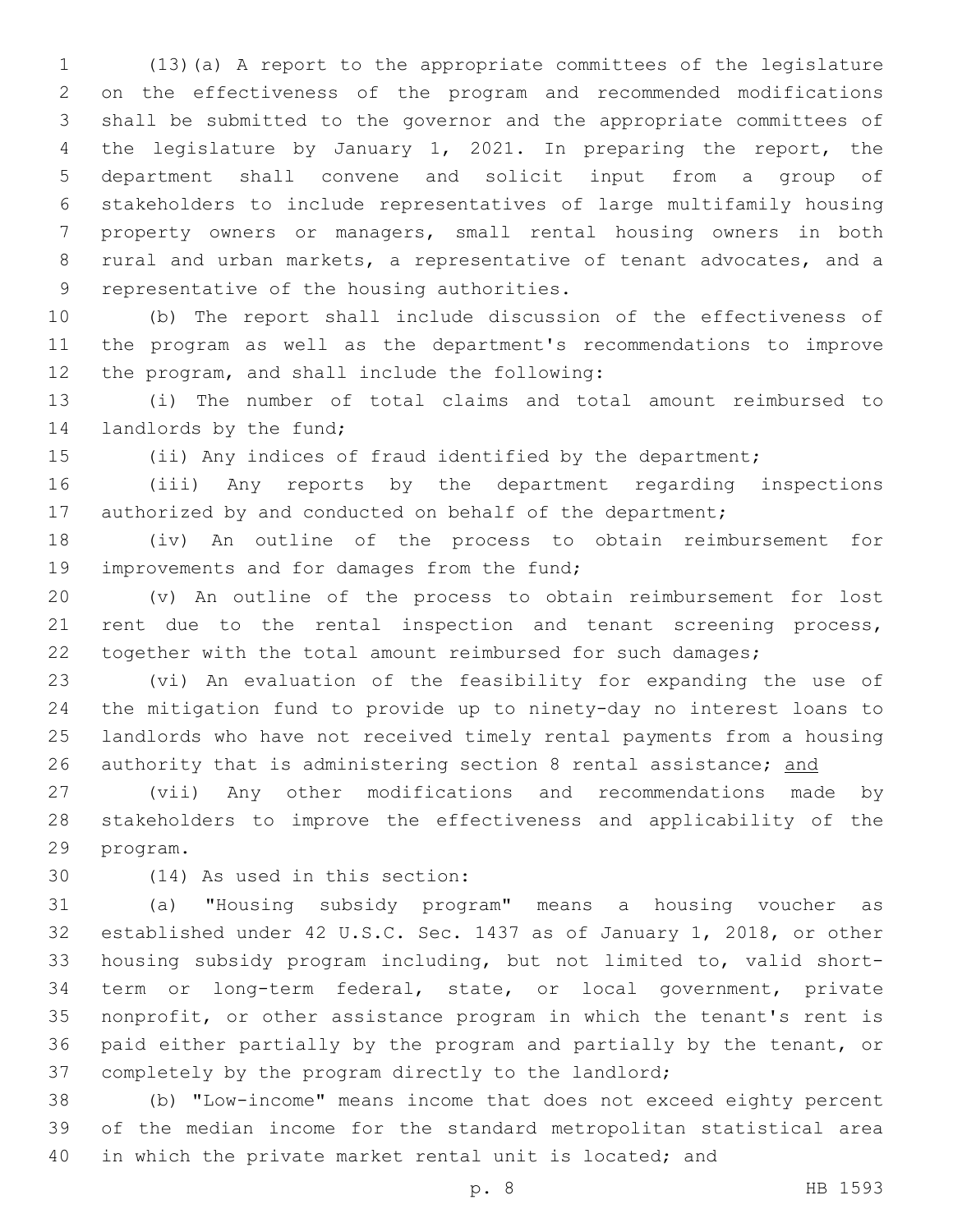(c) "Private market rental unit" means any unit available for rent that is owned by an individual, corporation, limited liability company, nonprofit housing provider, or other entity structure, but does not include housing acquired, or constructed by a public housing agency under 42 U.S.C. Sec. 1437 as it existed on January 1, 2018.

 **Sec. 3.** RCW 59.18.280 and 2016 c 66 s 4 are each amended to read 7 as follows:

 (1) Within twenty-one days after the termination of the rental agreement and vacation of the premises or, if the tenant abandons the premises as defined in RCW 59.18.310, within twenty-one days after the landlord learns of the abandonment, the landlord shall give a full and specific statement of the basis for retaining any of the deposit together with the payment of any refund due the tenant under 14 the terms and conditions of the rental agreement.

 (a) No portion of any deposit shall be withheld on account of 16 wear resulting from ordinary use of the premises.

 (b) The landlord complies with this section if the required statement or payment, or both, are delivered to the tenant personally or deposited in the United States mail properly addressed to the tenant's last known address with first-class postage prepaid within 21 the twenty-one days.

 (2) If the landlord fails to give such statement together with any refund due the tenant within the time limits specified above he or she shall be liable to the tenant for the full amount of the deposit. The landlord is also barred in any action brought by the tenant to recover the deposit from asserting any claim or raising any defense for retaining any of the deposit unless the landlord shows that circumstances beyond the landlord's control prevented the landlord from providing the statement within the twenty-one days or that the tenant abandoned the premises as defined in RCW 59.18.310. The court may in its discretion award up to two times the amount of the deposit for the intentional refusal of the landlord to give the statement or refund due. In any action brought by the tenant to recover the deposit, the prevailing party shall additionally be entitled to the cost of suit or arbitration including a reasonable 36 attorneys' fee.

 (3) Nothing in this chapter shall preclude the landlord from proceeding against, and the landlord shall have the right to proceed against a tenant to recover sums exceeding the amount of the tenant's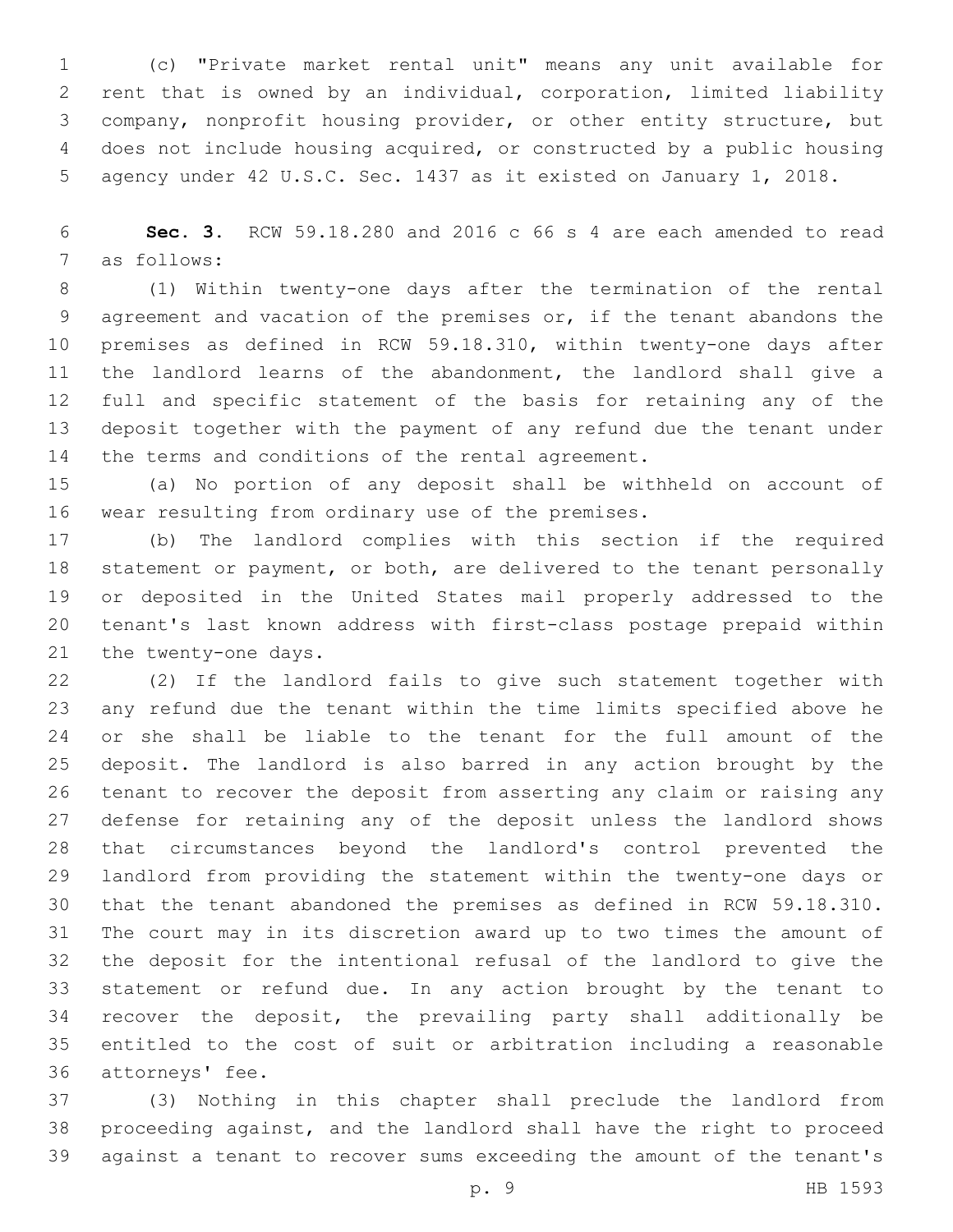damage or security deposit for damage to the property for which the tenant is responsible together with reasonable attorneys' fees. However, if the landlord seeks reimbursement for damages from the landlord mitigation program pursuant to RCW 43.31.605(1)(e), the landlord is prohibited from retaining any portion of the tenant's damage or security deposit or proceeding against the tenant who terminates under RCW 59.18.575 to recover sums exceeding the amount 8 of the tenant's damage or security deposit for damage to the property.

 **Sec. 4.** RCW 59.18.575 and 2019 c 46 s 5042 are each amended to read as follows:11

 (1)(a) If a tenant notifies the landlord in writing that he or she or a household member was a victim of an act that constitutes a crime of domestic violence, sexual assault, unlawful harassment, or stalking, and either (a)(i) or (ii) of this subsection applies, then 16 subsection (2) of this section applies:

 (i) The tenant or the household member has a valid order for protection under one or more of the following: Chapter 7.90, 26.50, 26.26A, or 26.26B RCW or RCW 9A.46.040, 9A.46.050, 10.14.080, 20 10.99.040 (2) or (3), or 26.09.050; or

 (ii) The tenant or the household member has reported the domestic violence, sexual assault, unlawful harassment, or stalking to a qualified third party acting in his or her official capacity and the qualified third party has provided the tenant or the household member a written record of the report signed by the qualified third party.

 (b) When a copy of a valid order for protection or a written record of a report signed by a qualified third party, as required under (a) of this subsection, is made available to the landlord, the tenant may terminate the rental agreement and quit the premises without further obligation under the rental agreement or under this chapter. However, the request to terminate the rental agreement must occur within ninety days of the reported act, event, or circumstance that gave rise to the protective order or report to a qualified third party. A record of the report to a qualified third party that is provided to the tenant or household member shall consist of a document signed and dated by the qualified third party stating: (i) That the tenant or the household member notified him or her that he or she was a victim of an act or acts that constitute a crime of domestic violence, sexual assault, unlawful harassment, or stalking;

p. 10 HB 1593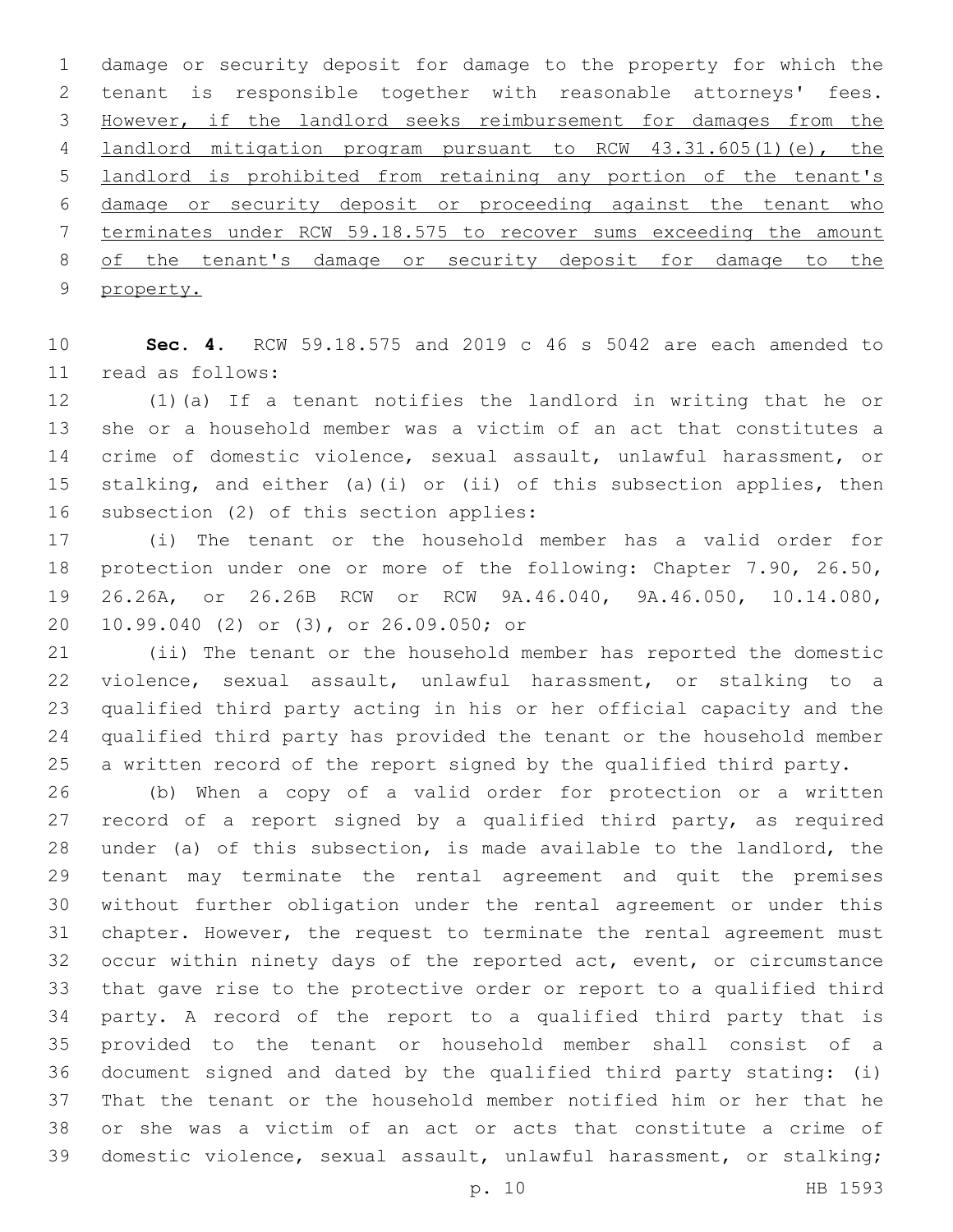(ii) the time and date the act or acts occurred; (iii) the location where the act or acts occurred; (iv) a brief description of the act or acts of domestic violence, sexual assault, unlawful harassment, or stalking; and (v) that the tenant or household member informed him or her of the name of the alleged perpetrator of the act or acts. The record of the report provided to the tenant or household member shall not include the name of the alleged perpetrator of the act or acts of domestic violence, sexual assault, unlawful harassment, or stalking. The qualified third party shall keep a copy of the record of the report and shall note on the retained copy the name of the alleged perpetrator of the act or acts of domestic violence, sexual assault, unlawful harassment, or stalking. The record of the report to a qualified third party may be accomplished by completion of a form provided by the qualified third party, in substantially the following form:15

 . . . . . . . . . . . . . . . . . . . . . . . . . . . . . . . . . . . . . . . . . . . . . . . . [Name of organization, agency, clinic, professional service provider] I and/or my . . . . . . (household member) am/is a victim of . . . domestic violence as defined by RCW 26.50.010. . . . sexual assault as defined by RCW 70.125.030. . . . stalking as defined by RCW 9A.46.110. . . . unlawful harassment as defined by RCW 59.18.570. Briefly describe the incident of domestic violence, sexual assault, unlawful harassment, or stalking:......... . . . . . . . . . . . . . . . . . . . . . . . . . . . . . . . . . . . . . . . . . . . . . . . . The incident $(s)$  that I rely on in support of this declaration occurred on the following date(s) and time(s) and at the following location(s): . . . . . . . . . . . . . . . . . . . . . . The incident(s) that I rely on in support of this declaration were committed by the following person $(s)$ :... . . . . . . . . . . . . . . . . . . . . . . . . . . . . . . . . . . . . . . . . . . . . . . . .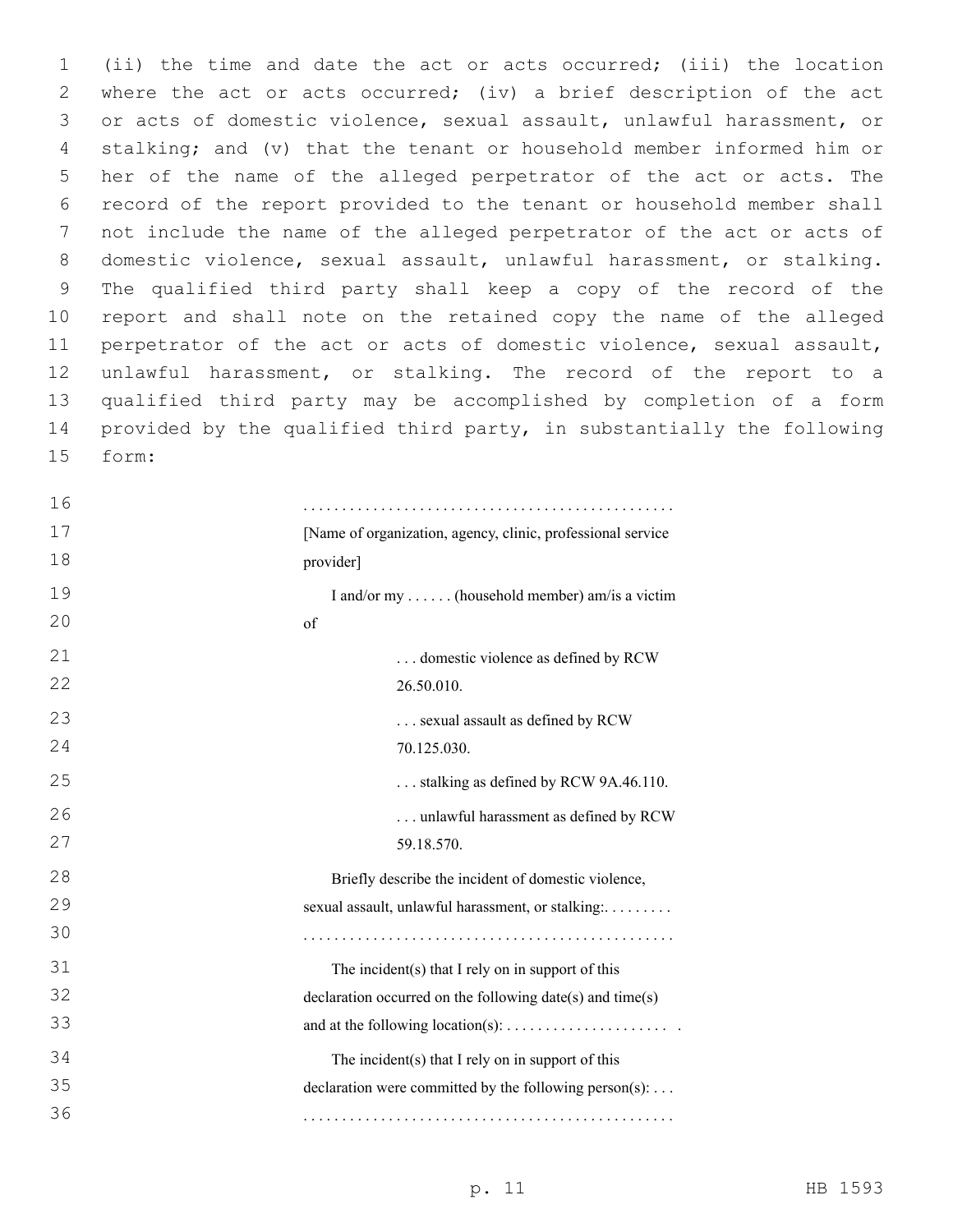| 1  | I state under penalty of perjury under the laws of the               |
|----|----------------------------------------------------------------------|
| 2  | state of Washington that the foregoing is true and correct.          |
| 3  | Dated at (city), Washington, this day                                |
| 4  | of (year)                                                            |
| 5  |                                                                      |
| 6  | Signature of Tenant or                                               |
| 7  | Household Member                                                     |
| 8  | I verify that I have provided to the person whose                    |
| 9  | signature appears above the statutes cited in RCW                    |
| 10 | 59.18.575 and that the individual was a victim of an act that        |
| 11 | constitutes a crime of domestic violence, sexual assault,            |
| 12 | unlawful harassment, or stalking, and that the individual            |
| 13 | informed me of the name of the alleged perpetrator of the            |
| 14 | act. I further verify that I have informed the person whose          |
| 15 | signature appears above that information about the landlord          |
| 16 | mitigation program can be found on the website established           |
| 17 | pursuant to RCW 43.31.605(11), including the form                    |
| 18 | developed pursuant to RCW $43.31.605(1)(e)(iv)$ .                    |
| 19 | Dated this  day of ,  (year)                                         |
| 20 |                                                                      |
| 21 | Signature of authorized                                              |
| 22 | officer/employee of                                                  |
| 23 | (Organization, agency, clinic,                                       |
| 24 | professional service provider)                                       |
| 25 | $(2)$ (a) A tenant who terminates a rental agreement under this      |
| 26 | section is discharged from the payment of rent for any period        |
| 27 | following the last day of the month of the quitting date. The tenant |
| 28 | shall remain liable for the rent for the month in which he or she    |
| 29 | terminated the rental agreement unless the termination is in         |
| 30 | accordance with RCW 59.18.200(1).                                    |
| 31 | (b) (i) Notwithstanding lease provisions that allow for forfeiture   |
| 32 | of a deposit for early termination, a tenant who terminates under    |
| 33 | this section is entitled to the return of the full deposit, subject  |
| 34 | to RCW 59.18.020 and 59.18.280.                                      |
| 35 | (ii) If the landlord seeks reimbursement for damages from the        |
| 36 | landlord mitigation program pursuant to RCW 43.31.605, the landlord  |
|    |                                                                      |

37 is prohibited from retaining any portion of the tenant's damage or

38 security deposit or proceeding against the tenant who terminates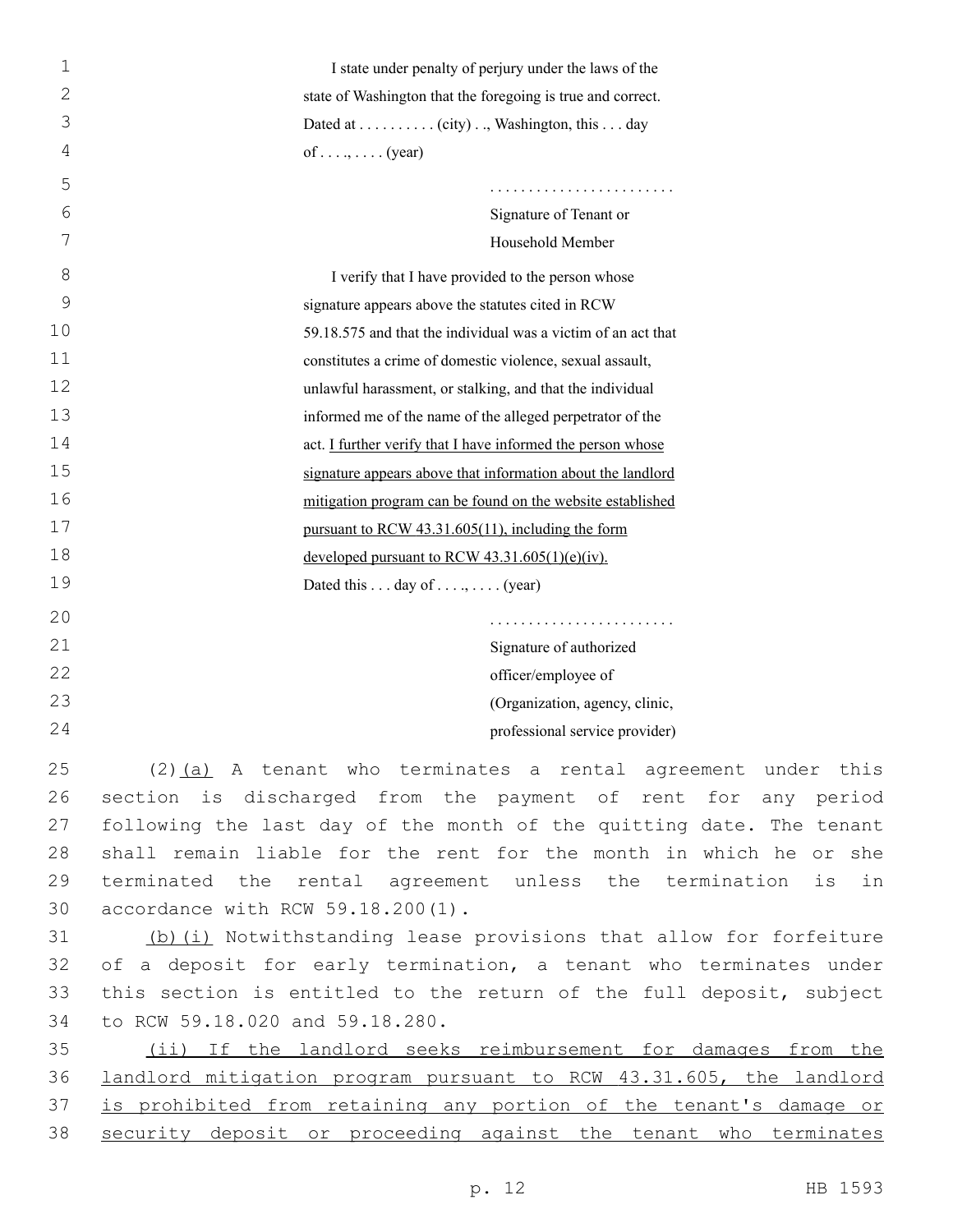under this section to recover sums exceeding the amount of the

tenant's damage or security deposit for damage to the property.

 (c) Other tenants who are parties to the rental agreement, except household members who are the victims of sexual assault, stalking, unlawful harassment, or domestic violence, are not released from their obligations under the rental agreement or other obligations 7 under this chapter.

 (3)(a) Notwithstanding any other provision under this section, if a tenant or a household member is a victim of sexual assault, stalking, or unlawful harassment by a landlord, the tenant may terminate the rental agreement and quit the premises without further obligation under the rental agreement or under this chapter prior to making a copy of a valid order for protection or a written record of a report signed by a qualified third party available to the landlord, 15 provided that:

 (i) The tenant must deliver a copy of a valid order for protection or written record of a report signed by a qualified third party to the landlord by mail, fax, or personal delivery by a third 19 party within seven days of quitting the tenant's dwelling unit; and

 (ii) A written record of a report signed by the qualified third party must be substantially in the form specified under subsection (1)(b) of this section. The record of the report provided to the landlord must not include the name of the alleged perpetrator of the act. On written request by the landlord, the qualified third party shall, within seven days, provide the name of the alleged perpetrator of the act to the landlord only if the alleged perpetrator was a person meeting the definition of the term "landlord" under RCW 59.18.570.28

 (b) A tenant who terminates his or her rental agreement under this subsection is discharged from the payment of rent for any period following the latter of: (i) The date the tenant vacates the unit; or (ii) the date the record of the report of the qualified third party and the written notice that the tenant has vacated are delivered to the landlord by mail, fax, or personal delivery by a third party. The tenant is entitled to a pro rata refund of any prepaid rent and must receive a full and specific statement of the basis for retaining any of the deposit together with any refund due in accordance with RCW 59.18.280.38

 (4) If a tenant or a household member is a victim of sexual assault, stalking, or unlawful harassment by a landlord, the tenant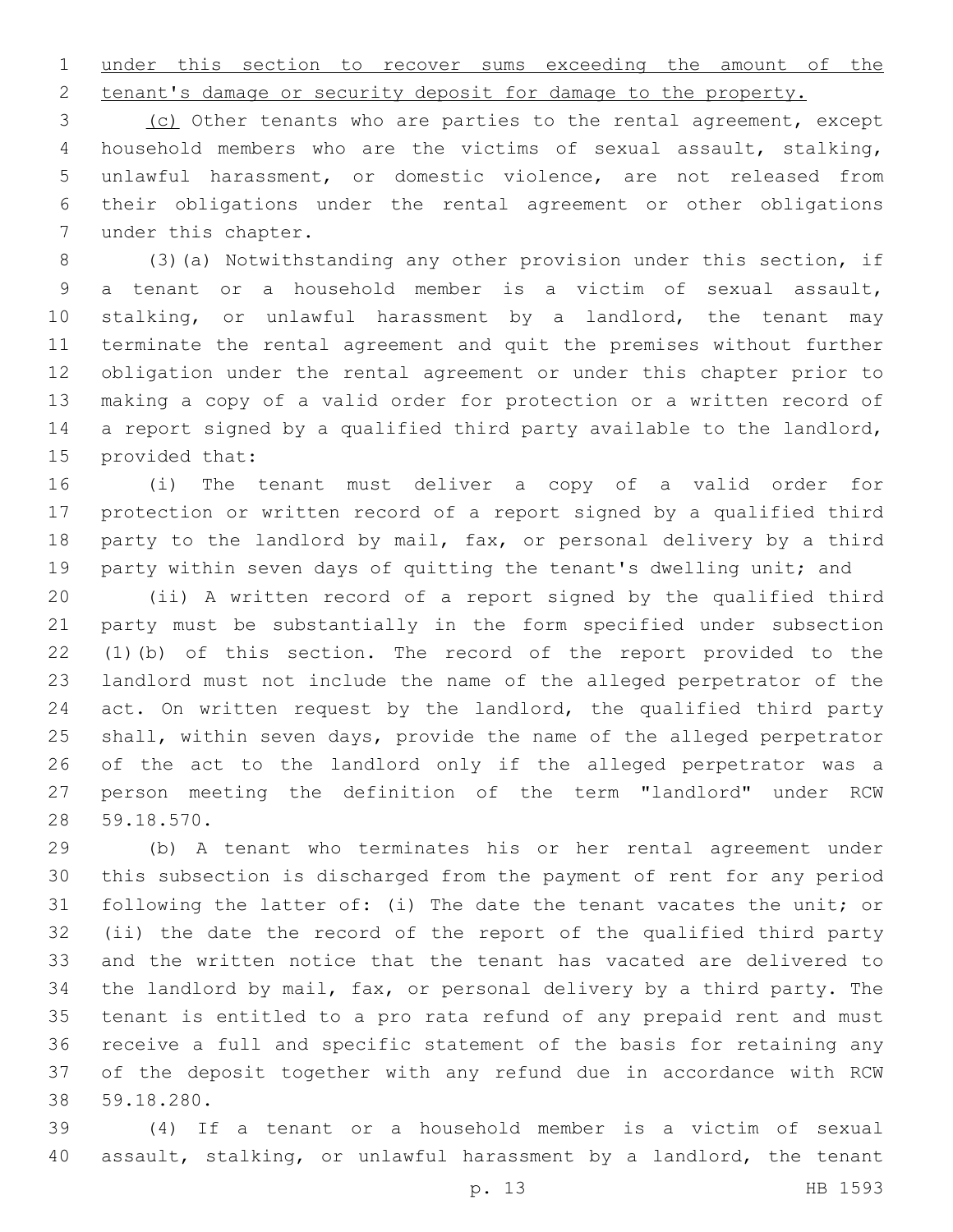may change or add locks to the tenant's dwelling unit at the tenant's expense. If a tenant exercises his or her rights to change or add locks, the following rules apply:3

 (a) Within seven days of changing or adding locks, the tenant must deliver to the landlord by mail, fax, or personal delivery by a third party: (i) Written notice that the tenant has changed or added locks; and (ii) a copy of a valid order for protection or a written record of a report signed by a qualified third party. A written record of a report signed by a qualified third party must be substantially in the form specified under subsection (1)(b) of this section. The record of the report provided to the landlord must not include the name of the alleged perpetrator of the act. On written request by the landlord, the qualified third party shall, within seven days, provide the name of the alleged perpetrator to the landlord only if the alleged perpetrator was a person meeting the definition of the term "landlord" under RCW 59.18.570.

 (b) After the tenant provides notice to the landlord that the tenant has changed or added locks, the tenant's rental agreement shall terminate on the ninetieth day after providing such notice, 20 unless:

 (i) Within sixty days of providing notice that the tenant has changed or added locks, the tenant notifies the landlord in writing that the tenant does not wish to terminate his or her rental agreement. If the perpetrator has been identified by the qualified third party and is no longer an employee or agent of the landlord or owner and does not reside at the property, the tenant shall provide the owner or owner's designated agent with a copy of the key to the new locks at the same time as providing notice that the tenant does not wish to terminate his or her rental agreement. A tenant who has a valid protection, antiharassment, or other protective order against the owner of the premises or against an employee or agent of the landlord or owner is not required to provide a key to the new locks until the protective order expires or the tenant vacates; or

 (ii) The tenant exercises his or her rights to terminate the rental agreement under subsection (3) of this section within sixty days of providing notice that the tenant has changed or added locks.

 (c) After a landlord receives notice that a tenant has changed or added locks to his or her dwelling unit under (a) of this subsection, the landlord may not enter the tenant's dwelling unit except as follows:40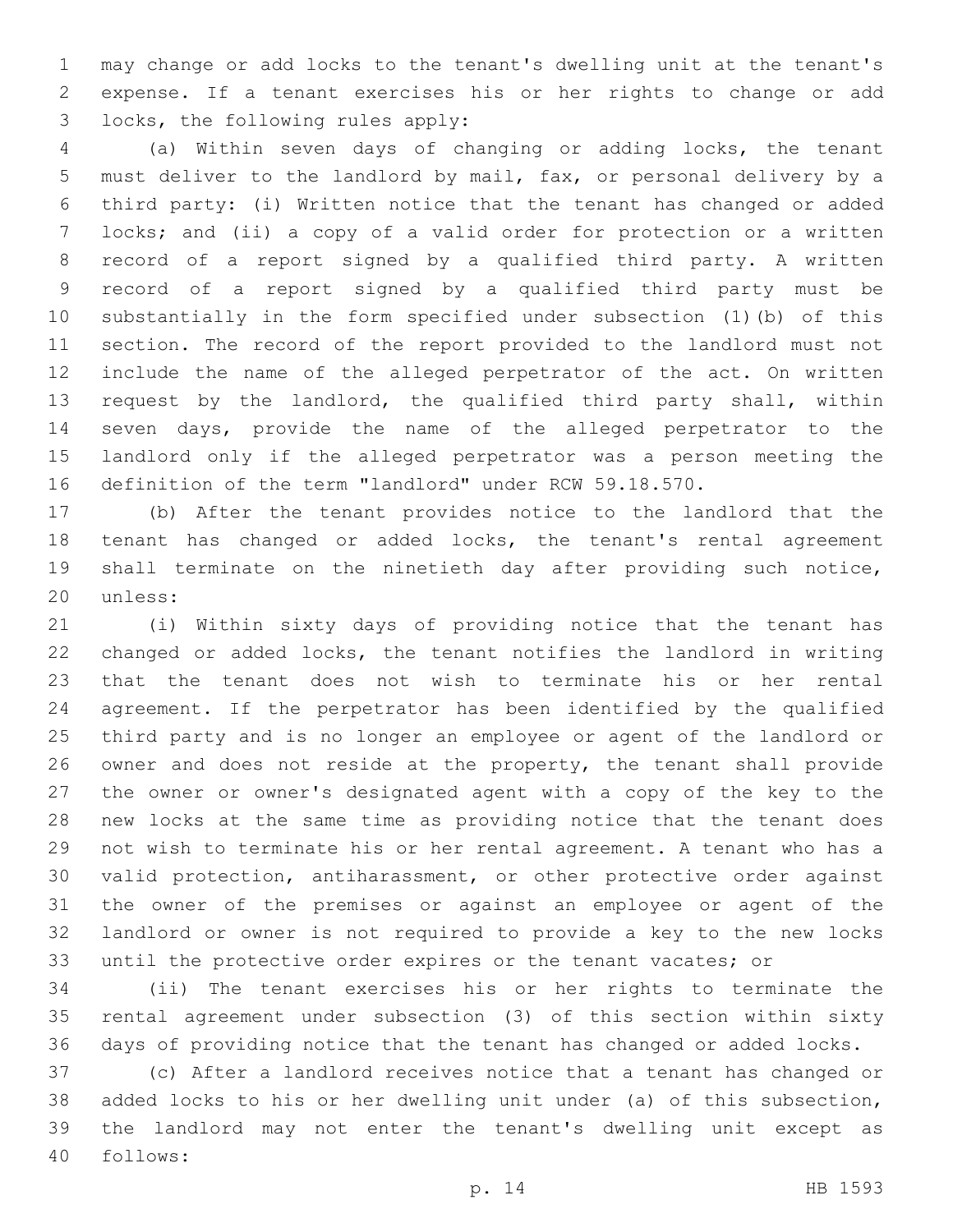(i) In the case of an emergency, the landlord may enter the unit if accompanied by a law enforcement or fire official acting in his or her official capacity. If the landlord reasonably concludes that the circumstances require immediate entry into the unit, the landlord may, after notifying emergency services, use such force as necessary 6 to enter the unit if the tenant is not present; or

 (ii) The landlord complies with the requirements of RCW 59.18.150 and clearly specifies in writing the time and date that the landlord intends to enter the unit and the purpose for entering the unit. The tenant must make arrangements to permit access by the landlord.

 (d) The exercise of rights to change or add locks under this subsection does not discharge the tenant from the payment of rent until the rental agreement is terminated and the tenant vacates the 14 unit.

 (e) The tenant may not change any locks to common areas and must make keys for new locks available to other household members.

 (f) Upon vacating the dwelling unit, the tenant must deliver the key and all copies of the key to the landlord by mail or personal 19 delivery by a third party.

 (5) A tenant's remedies under this section do not preempt any 21 other legal remedy available to the tenant.

 (6) The provision of verification of a report under subsection (1)(b) of this section does not waive the confidential or privileged nature of the communication between a victim of domestic violence, sexual assault, or stalking with a qualified third party pursuant to RCW 5.60.060, 70.123.075, or 70.125.065. No record or evidence obtained from such disclosure may be used in any civil, administrative, or criminal proceeding against the victim unless a written waiver of applicable evidentiary privilege is obtained, except that the verification itself, and no other privileged information, under subsection (1)(b) of this section may be used in 32 civil proceedings brought under this section.

 **Sec. 5.** RCW 59.18.575 and 2021 c 215 s 155 are each amended to 34 read as follows:

 (1)(a) If a tenant notifies the landlord in writing that he or she or a household member was a victim of an act that constitutes a crime of domestic violence, sexual assault, unlawful harassment, or stalking, and either (a)(i) or (ii) of this subsection applies, then 39 subsection (2) of this section applies: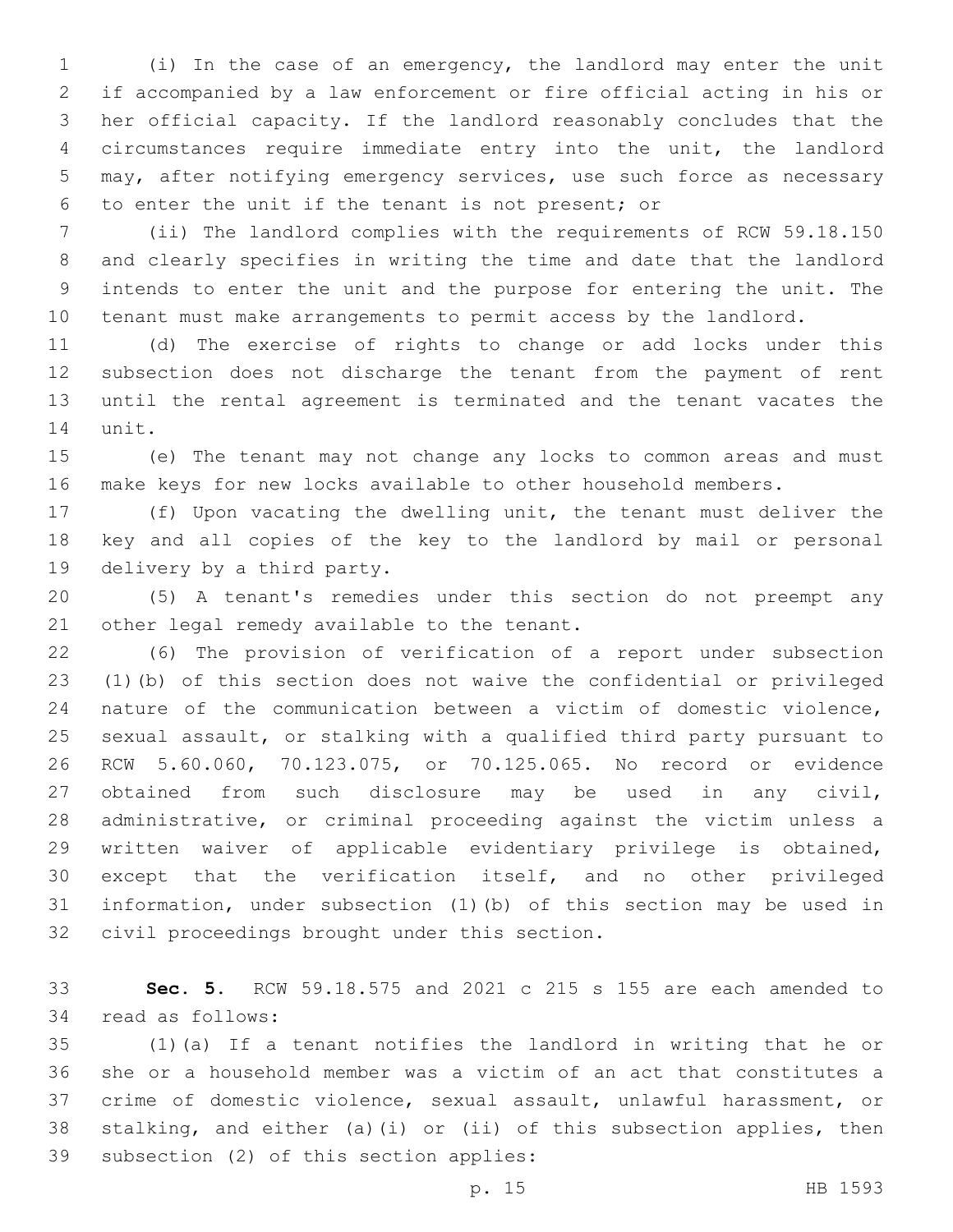(i) The tenant or the household member has a domestic violence protection order, sexual assault protection order, stalking protection order, or antiharassment protection order under chapter 7.105 RCW, or a valid order for protection under one or more of the following: Chapter 26.26A or 26.26B RCW, or any of the former chapters 7.90 and 26.50 RCW, or RCW 9A.46.040, 9A.46.050, 10.99.040 (2) or (3), or 26.09.050, or former RCW 10.14.080; or

 (ii) The tenant or the household member has reported the domestic violence, sexual assault, unlawful harassment, or stalking to a qualified third party acting in his or her official capacity and the qualified third party has provided the tenant or the household member a written record of the report signed by the qualified third party.

 (b) When a copy of a valid order for protection or a written record of a report signed by a qualified third party, as required under (a) of this subsection, is made available to the landlord, the tenant may terminate the rental agreement and quit the premises without further obligation under the rental agreement or under this chapter. However, the request to terminate the rental agreement must occur within ninety days of the reported act, event, or circumstance that gave rise to the protective order or report to a qualified third party. A record of the report to a qualified third party that is provided to the tenant or household member shall consist of a document signed and dated by the qualified third party stating: (i) That the tenant or the household member notified him or her that he or she was a victim of an act or acts that constitute a crime of domestic violence, sexual assault, unlawful harassment, or stalking; (ii) the time and date the act or acts occurred; (iii) the location 28 where the act or acts occurred; (iv) a brief description of the act or acts of domestic violence, sexual assault, unlawful harassment, or stalking; and (v) that the tenant or household member informed him or her of the name of the alleged perpetrator of the act or acts. The record of the report provided to the tenant or household member shall not include the name of the alleged perpetrator of the act or acts of domestic violence, sexual assault, unlawful harassment, or stalking. The qualified third party shall keep a copy of the record of the report and shall note on the retained copy the name of the alleged perpetrator of the act or acts of domestic violence, sexual assault, unlawful harassment, or stalking. The record of the report to a qualified third party may be accomplished by completion of a form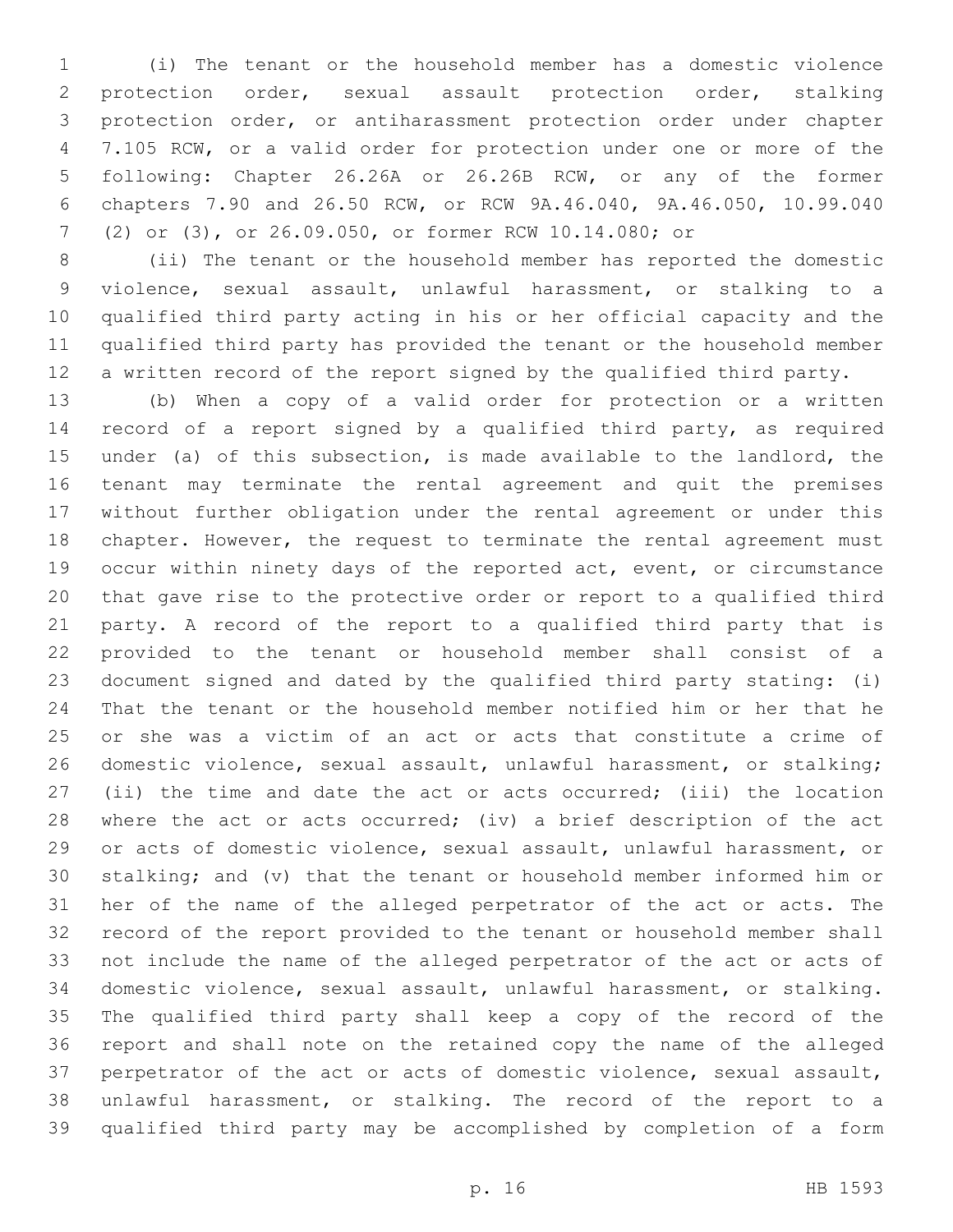| 1  |       | provided by the qualified third party, in substantially the following |
|----|-------|-----------------------------------------------------------------------|
| 2  | form: |                                                                       |
|    |       |                                                                       |
| 3  |       |                                                                       |
| 4  |       | [Name of organization, agency, clinic, professional service           |
| 5  |       | provider]                                                             |
| 6  |       | I and/or my  (household member) am/is a victim                        |
| 7  |       | of                                                                    |
| 8  |       | domestic violence as defined by RCW                                   |
| 9  |       | 7.105.010.                                                            |
| 10 |       | sexual assault as defined by RCW                                      |
| 11 |       | 70.125.030.                                                           |
| 12 |       | stalking as defined by RCW 9A.46.110.                                 |
| 13 |       | unlawful harassment as defined by RCW                                 |
| 14 |       | 59.18.570.                                                            |
| 15 |       | Briefly describe the incident of domestic violence,                   |
| 16 |       | sexual assault, unlawful harassment, or stalking:                     |
| 17 |       |                                                                       |
| 18 |       | The incident $(s)$ that I rely on in support of this                  |
| 19 |       | declaration occurred on the following date(s) and time(s)             |
| 20 |       |                                                                       |
| 21 |       | The incident(s) that I rely on in support of this                     |
| 22 |       | declaration were committed by the following person(s):                |
| 23 |       |                                                                       |
| 24 |       | I state under penalty of perjury under the laws of the                |
| 25 |       | state of Washington that the foregoing is true and correct.           |
| 26 |       | Dated at (city), Washington, this day                                 |
| 27 |       | of (year)                                                             |
| 28 |       |                                                                       |
| 29 |       | Signature of Tenant or                                                |
| 30 |       | Household Member                                                      |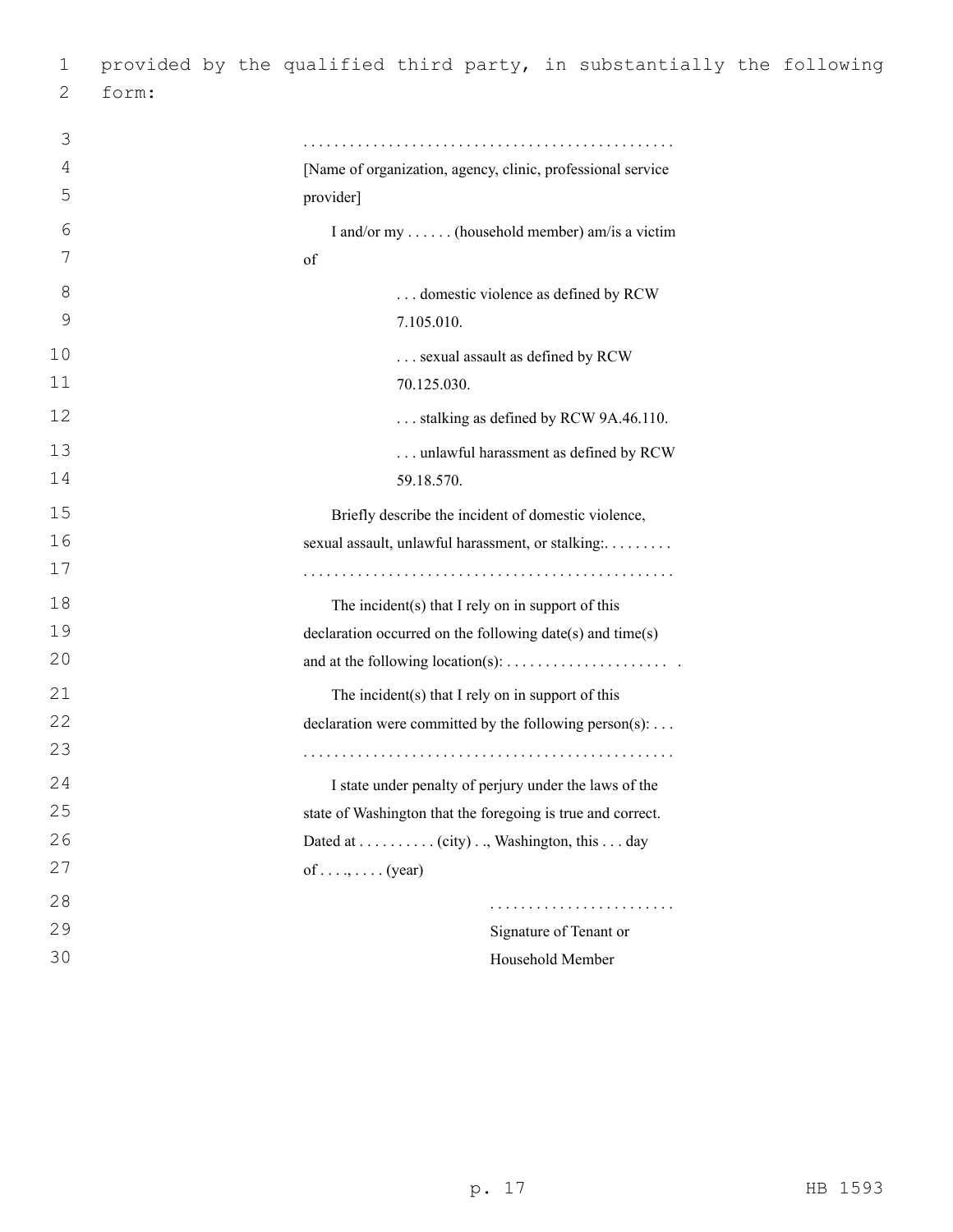| $\mathbf{1}$   | I verify that I have provided to the person whose             |
|----------------|---------------------------------------------------------------|
| $\overline{2}$ | signature appears above the statutes cited in RCW             |
| 3              | 59.18.575 and that the individual was a victim of an act that |
| 4              | constitutes a crime of domestic violence, sexual assault,     |
| 5              | unlawful harassment, or stalking, and that the individual     |
| 6              | informed me of the name of the alleged perpetrator of the     |
| 7              | act. I further verify that I have informed the person whose   |
| 8              | signature appears above that information about the landlord   |
| 9              | mitigation program can be found on the website established    |
| 10             | pursuant to RCW 43.31.605(11), including the form             |
| 11             | developed pursuant to RCW $43.31.605(1)(e)(iv)$ .             |
| 12             | Dated this $\dots$ day of $\dots$ , $\dots$ (year)            |
| 13             | .                                                             |
| 14             | Signature of authorized                                       |
| 15             | officer/employee of                                           |
| 16             | (Organization, agency, clinic,                                |
| 17             | professional service provider)                                |
|                |                                                               |

 (2)(a) A tenant who terminates a rental agreement under this section is discharged from the payment of rent for any period following the last day of the month of the quitting date. The tenant shall remain liable for the rent for the month in which he or she terminated the rental agreement unless the termination is in 23 accordance with RCW 59.18.200(1).

24 (b)(i) Notwithstanding lease provisions that allow for forfeiture 25 of a deposit for early termination, a tenant who terminates under 26 this section is entitled to the return of the full deposit, subject 27 to RCW 59.18.020 and 59.18.280.

 (ii) If the landlord seeks reimbursement for damages from the landlord mitigation program pursuant to RCW 43.31.605, the landlord is prohibited from retaining any portion of the tenant's damage or security deposit or proceeding against the tenant who terminates under this section to recover sums exceeding the amount of the tenant's damage or security deposit for damage to the property.

34 (c) Other tenants who are parties to the rental agreement, except 35 household members who are the victims of sexual assault, stalking, 36 unlawful harassment, or domestic violence, are not released from 37 their obligations under the rental agreement or other obligations 38 under this chapter.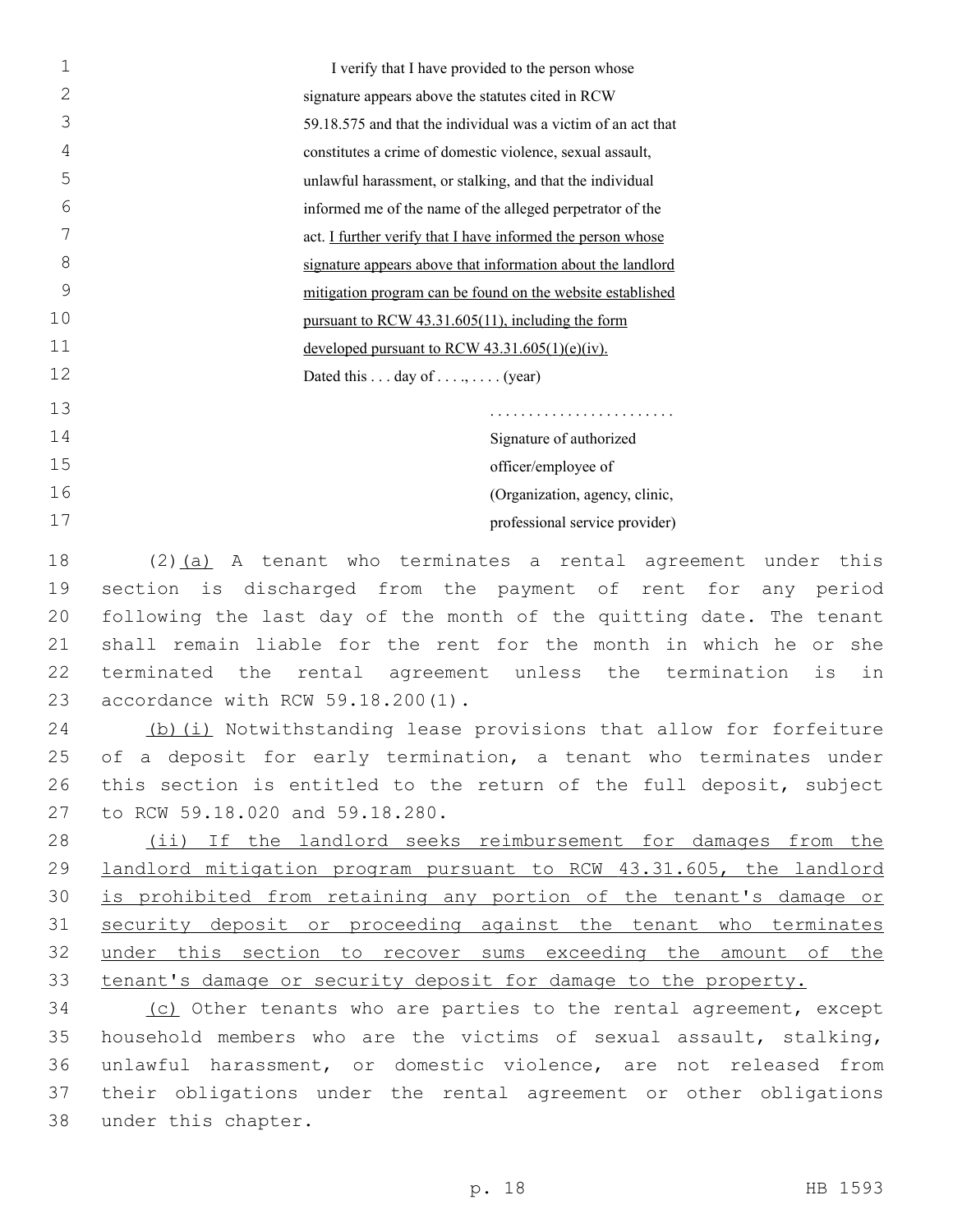(3)(a) Notwithstanding any other provision under this section, if a tenant or a household member is a victim of sexual assault, stalking, or unlawful harassment by a landlord, the tenant may terminate the rental agreement and quit the premises without further obligation under the rental agreement or under this chapter prior to making a copy of a valid order for protection or a written record of a report signed by a qualified third party available to the landlord, 8 provided that:

 (i) The tenant must deliver a copy of a valid order for protection or written record of a report signed by a qualified third 11 party to the landlord by mail, fax, or personal delivery by a third 12 party within seven days of quitting the tenant's dwelling unit; and

 (ii) A written record of a report signed by the qualified third party must be substantially in the form specified under subsection (1)(b) of this section. The record of the report provided to the landlord must not include the name of the alleged perpetrator of the 17 act. On written request by the landlord, the qualified third party shall, within seven days, provide the name of the alleged perpetrator of the act to the landlord only if the alleged perpetrator was a person meeting the definition of the term "landlord" under RCW 21 59.18.570.

 (b) A tenant who terminates his or her rental agreement under this subsection is discharged from the payment of rent for any period following the latter of: (i) The date the tenant vacates the unit; or (ii) the date the record of the report of the qualified third party and the written notice that the tenant has vacated are delivered to the landlord by mail, fax, or personal delivery by a third party. The tenant is entitled to a pro rata refund of any prepaid rent and must receive a full and specific statement of the basis for retaining any of the deposit together with any refund due in accordance with RCW 59.18.280.31

 (4) If a tenant or a household member is a victim of sexual assault, stalking, or unlawful harassment by a landlord, the tenant may change or add locks to the tenant's dwelling unit at the tenant's expense. If a tenant exercises his or her rights to change or add 36 locks, the following rules apply:

 (a) Within seven days of changing or adding locks, the tenant must deliver to the landlord by mail, fax, or personal delivery by a third party: (i) Written notice that the tenant has changed or added locks; and (ii) a copy of a valid order for protection or a written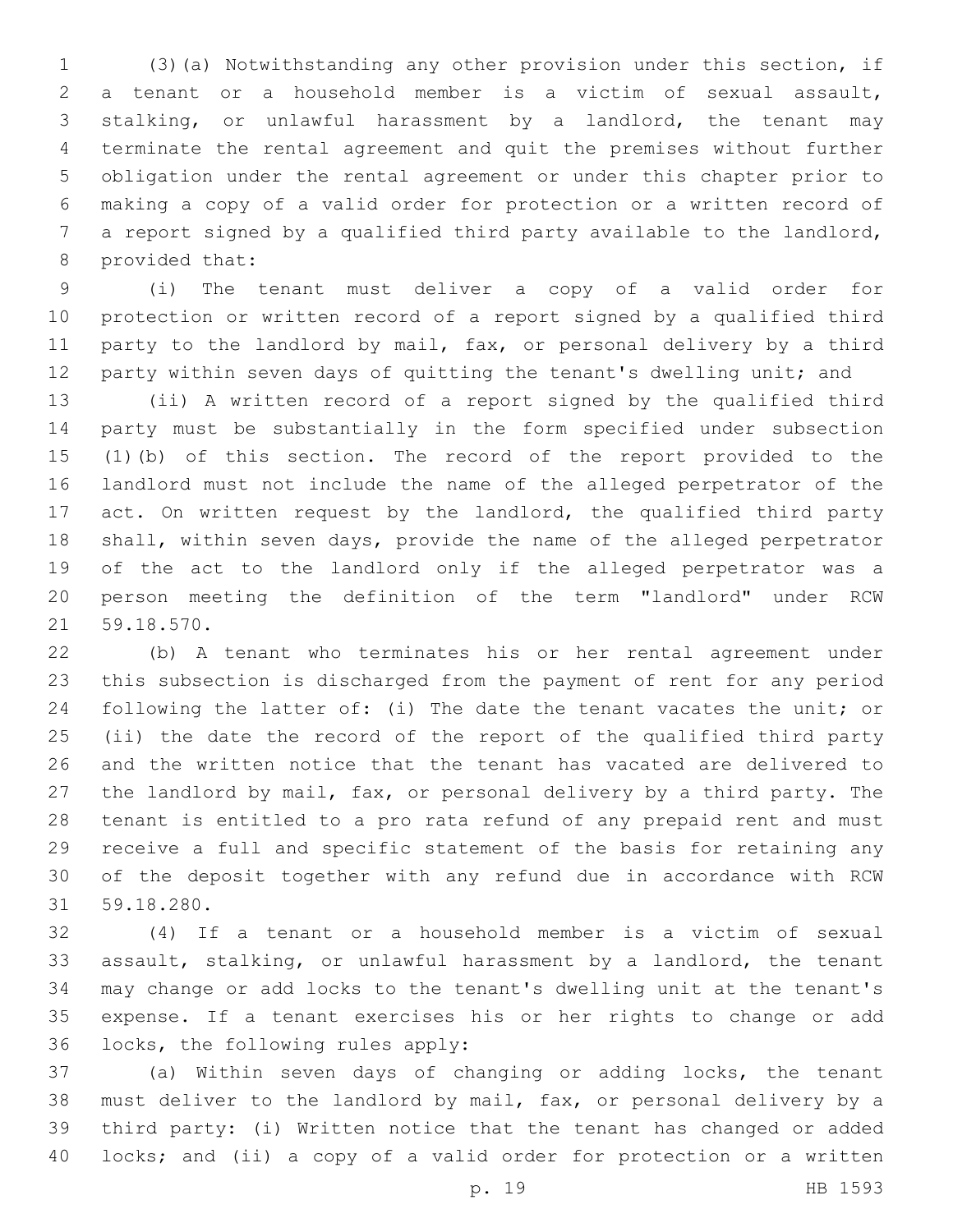record of a report signed by a qualified third party. A written record of a report signed by a qualified third party must be substantially in the form specified under subsection (1)(b) of this section. The record of the report provided to the landlord must not include the name of the alleged perpetrator of the act. On written request by the landlord, the qualified third party shall, within seven days, provide the name of the alleged perpetrator to the landlord only if the alleged perpetrator was a person meeting the definition of the term "landlord" under RCW 59.18.570.

 (b) After the tenant provides notice to the landlord that the tenant has changed or added locks, the tenant's rental agreement shall terminate on the ninetieth day after providing such notice, 13 unless:

 (i) Within sixty days of providing notice that the tenant has changed or added locks, the tenant notifies the landlord in writing that the tenant does not wish to terminate his or her rental agreement. If the perpetrator has been identified by the qualified third party and is no longer an employee or agent of the landlord or owner and does not reside at the property, the tenant shall provide the owner or owner's designated agent with a copy of the key to the new locks at the same time as providing notice that the tenant does not wish to terminate his or her rental agreement. A tenant who has a valid protection, antiharassment, or other protective order against the owner of the premises or against an employee or agent of the landlord or owner is not required to provide a key to the new locks 26 until the protective order expires or the tenant vacates; or

 (ii) The tenant exercises his or her rights to terminate the rental agreement under subsection (3) of this section within sixty days of providing notice that the tenant has changed or added locks.

 (c) After a landlord receives notice that a tenant has changed or added locks to his or her dwelling unit under (a) of this subsection, the landlord may not enter the tenant's dwelling unit except as follows:33

 (i) In the case of an emergency, the landlord may enter the unit if accompanied by a law enforcement or fire official acting in his or her official capacity. If the landlord reasonably concludes that the circumstances require immediate entry into the unit, the landlord may, after notifying emergency services, use such force as necessary to enter the unit if the tenant is not present; or